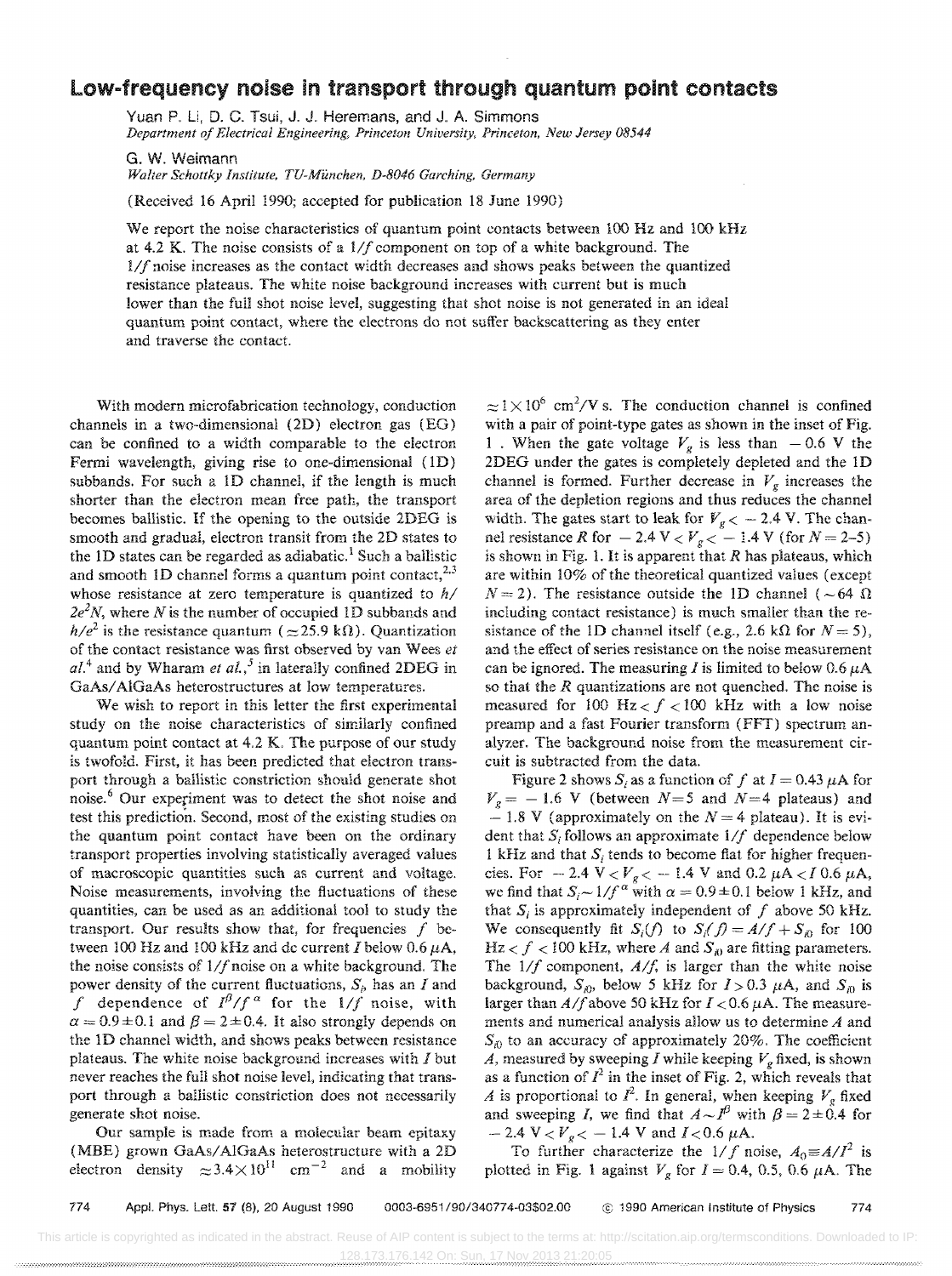

FIG. 1. *R* vs  $V_g$  and  $A_0$  vs  $V_g$ .  $A_0$  is obtained by fitting  $S_i = A_0I^2/f + S_{i0}$  for  $I = 0.4$ , 0.5, and 0.6  $\mu$ A. The approximate plateaus in R are assigned to the quantized resistances  $h/2e^2N$ , with  $N = 2, 3, 4$ , and 5. Inset shows the device geometry (not to scale).

data were taken by keeping *I* fixed while sweeping  $V_g$  from  $-1.4$  to  $-2.4$  V in about 2 h for each I value. We first note that  $A_0$  is approximately independent of  $I$  (in agreement with  $A \sim I^2$ ) except for  $V_g < -2.2$  V and for  $V_{\varrho} \approx -1.6$  V, where large deviations from the  $A \sim l^2$  law arise, probably due to the slow response of the sample to *Vg*  changes. We also find that *Ao* generally increases as the channel width is decreased by decreasing  $V_g$ , and has peaks between the *R* plateaus. It is noteworthy that  $A_0 \sim 10^{-8}$ , which is at least two orders of magnitude larger than for ordinary devices such as silicon bipolar transistors. We point out that in some cool downs of the same sample, the peaks of *Ao* were severely smeared, although the *R* plateaus were still clear. The monotonic increase of  $1/f$  noise with decreasing  $V_g$  was also observed in samples which show no clear plateaus in *R.* 



FIG. 2.  $S_i$  vs f for I $\approx 0.43 \mu$ A,  $V_g = -1.6 \text{ V}$  and  $\sim 1.8 \text{ V}$ . Inset shows *A* vs  $I^2$ , where *A* is obtained by fitting  $S_i = A/f + S_{i0}$ . Dash-dot lines serve as a guide to the eye. The solid line shows the  $S_i \sim 1/f$  slope.



FIG. 3.  $S_{\phi}$  vs  $V_g$  for  $I = 0, 0.3$ , and 0.6  $\mu$ A, where  $S_{\phi}$  is obtained by fitting  $S_i = A_0 I^2 / \hat{f} + S_{i0}$ . The solid curve is the Johnson noise calculated using  $4kT/R$ . The dash-dot line indicates the theoretical full shot noise (2eI) at 0.6  $\mu$ A.

In Fig. 3, the white noise background  $S_{\phi}$  is shown as a function of  $V_g$  for  $I = 0$ , 0.3, and 0.6  $\mu$ A. For  $I = 0$ ,  $S_i$ averaged over 5-10 kHz is used directly for  $S_{\kappa}$ .  $S_{\kappa}$  agrees well with the Johnson noise calculated from  $R$  using  $S_{\phi} = 4kT/R$ , which is shown as the solid curve.  $S_{\phi}$  increases with J, but is always far below the theoretical full shot noise level *(2el),* which is shown as the dash-dot line for  $I = 0.6 \mu A$ .

We visualize the  $1/f$  noise,  $A_0I^2/f$ , as having two components. One is a smooth background, decreasing with  $V_g$ but unrelated to the resistance quantization, and is attributable to trapping and detrapping of the conduction electrons,<sup>7</sup> probably on the GaAs/AlGaAs interface. The other component has its peaks between the *R* plateaus, and is clearly correlated to the resistance quantization. This component may result from some processes which are related to the 1D density of states in the channel and have rates comparable to our measurement frequencies.

The observed increase in  $S_{\hat{\theta}}$  with *I* can result from several sources. First, the experiments were made at finite *T* and with finite *I.* Both may cause ID subband mixing, which will generate noise in addition to the Johnson noise.<sup>8</sup> Besides, the neck of the 1D channel may not be sufficiently smooth and gradual so that the passing of the electrons from the 2D states to the 1D states is not completely adiabatic; the nonadiabaticity permits backscattering and produces noise. Moreover, after passing through the 1D channel, the electrons gain kinetic energy and become hotter than the lattice. The subsequent diffusion and relaxation of these hot electrons result in additional noise.

The fact that  $S_{\theta}$  is below the full shot noise level at finite T suggests that transport in an ideal quantum point contact at  $T = 0$  does not generate shot noise. To make this point clear, it is instructive to compare the quantum point contact with the thermal emission of electrons from the cathode of a vacuum tube. In the latter case, electrons must be thermally excited above the work function of the cathode to be emitted. The thermal excitation processes give rise to the randomness in the electron flow and hence the shot noise in the current. $6$  However, the conduction of

 This article is copyrighted as indicated in the abstract. Reuse of AIP content is subject to the terms at: http://scitation.aip.org/termsconditions. Downloaded to IP: 128.189.188.189.188.188.188.188.188.198.17.1.1.1.1.199.1.20.1.18.18.18.18.18.18.18